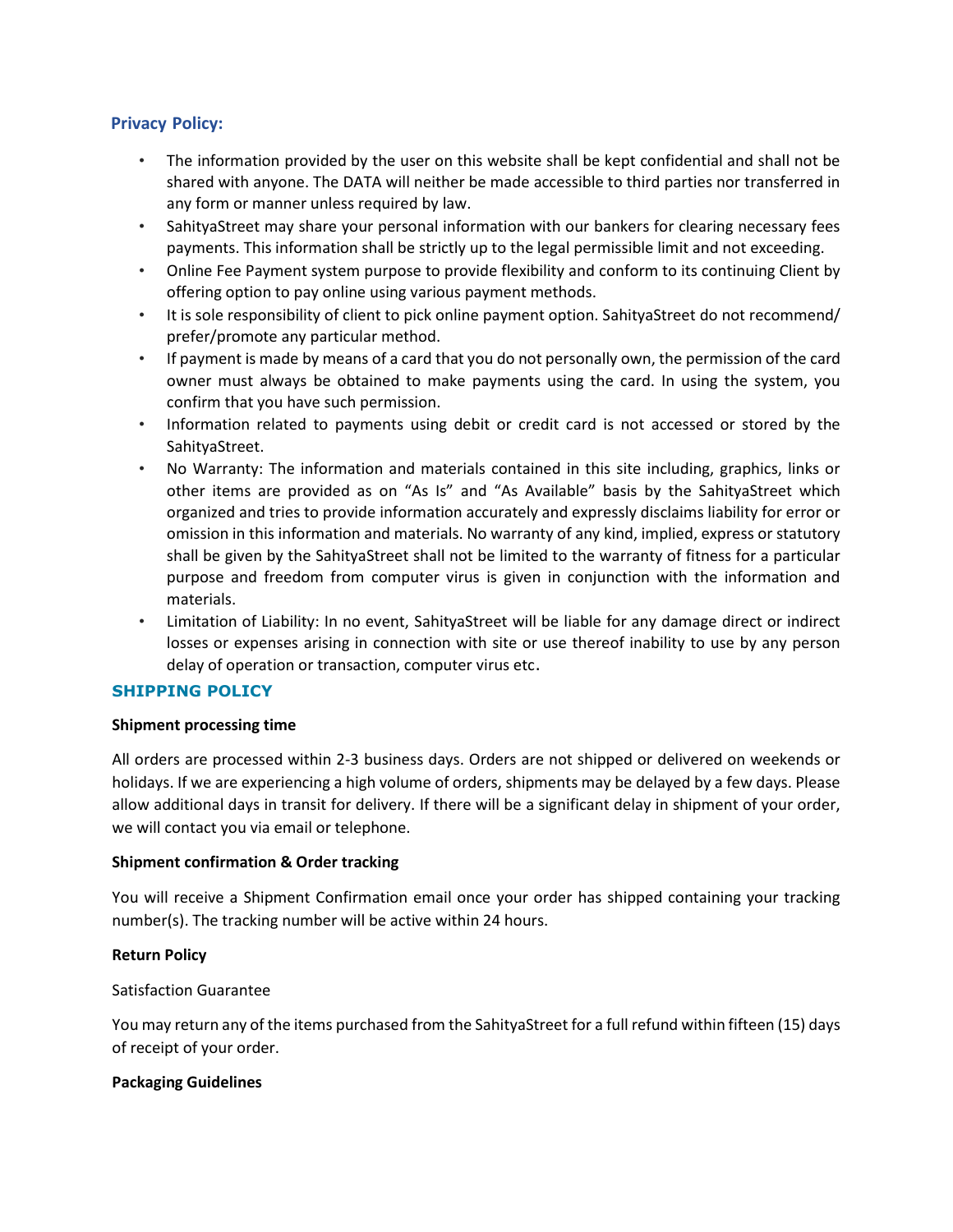Please adhere to the following guidelines when packaging your items for return to SahityaStreet:

- 1. Items should be returned in their original boxes, in new condition, and with the original packing materials.
- 2. Indicate the reason for return on a copy of the packing slip and include it in with the returned items(s) to ensure proper credit to your credit card. If you do not have a copy of your packing slip, please indicate your order number and the reason for return on a seperate piece of paper and include it in with the returned item(s).

## **Return Shipping Address**

Please call toll free +91-9310147644 for information

## **Return Shipping Method**

SahityaStreet recommends you use UPS or Insure Parcel Post for your return shipment.

## **Return Shipping Costs**

If the return of your item(s) is a result of our error, SahityaStreet will arrange and pay for return shipping charges. Please call Customer Service at +91-9310147644 to report a return of product due to our error and to receive special shipping instructions. The shipping charges for all other returns shall be paid for by the customer.

## **Credits/Refunds**

Your return will be refunded to your credit card upon receipt of your returned item(s). Please keep a copy of your original order or order number until proper credit has been applied to your credit card in the event it is needed for tracing purposes. Once we have processed your returned item(s) and refunded your credit card, we will notify you via e-mail. Please note that all return terms apply to purchases made and shipped within the United States and Canada only.

## **MEMBERSHIP POLICY**

# **Membership closure & refund of deposit**

To discourage ad-hoc and short term membership, members are required to comply with a minimum membership term of three months. For members who subscribe to plans with a refundable deposit, any premature closure of membership in less than three months from the date of sign-up, will result in the reading fee for the remaining period of the mandatory term getting adjusted against the deposit. The rest of the deposit, however will be refunded. For members who subscribe to annual plans without deposit there is no refund applicable at the time of closure. Under extreme situations caused by non-compliance to the Terms of Use by member, SahityaStreet reserves the right to terminate a membership for any or no reason without any refund.

# **Unclaimed Refundable Deposit**

Upon expiry of membership, SahityaStreet sends reminders over emails/sms to its members for renewal. Three months after expiry, SahityaStreet reserves the right to classify the account as 'Dormant' and initiate steps to recover cost of books and any unpaid reading fee from the refundable deposit, if there is no action on the reminders, which would be communicated to the member through email/sms. Post this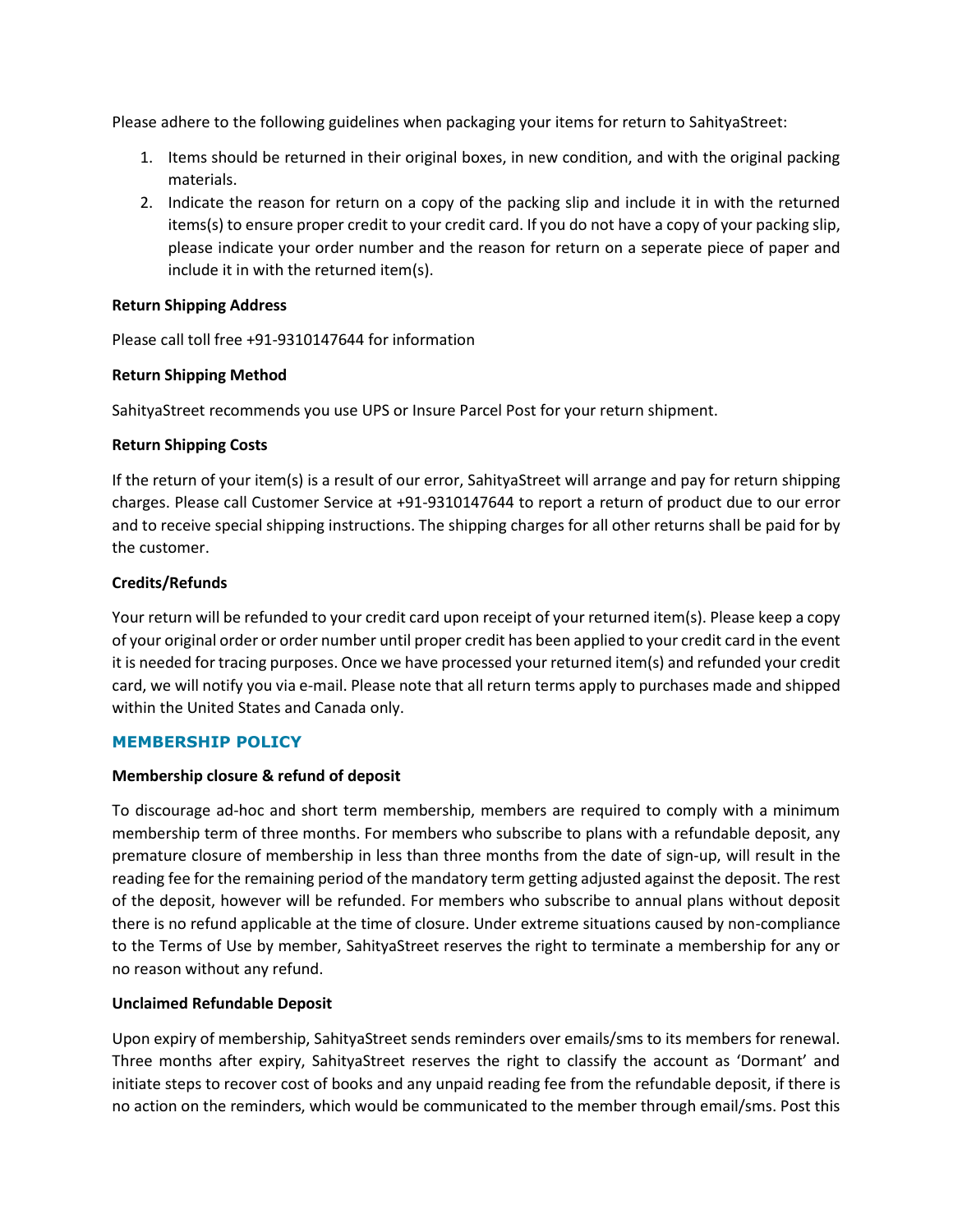recovery, any excess deposit left in the account will be retained as "Unclaimed" refundable deposit for a period of 3 months and periodic reminders would be sent to the member to claim the same. After 12 months of expiry of membership, SahityaStreet reserves the right to treat the member as "not reachable" and take appropriate action on the unclaimed refundable deposit if there has been no response from the member on the reminder communications.

## **Eligibility**

Any individual who submits a fully complete application form for membership with a) address proof of residence / work b) mobile phone number & proof of billing address) communicable email address is welcome to sign up with SahityaStreet Solutions Private Limited for the Company's Library named SahityaStreet. However, SahityaStreet reserves the right to accept or reject membership at its sole discretion. Membership is for personal use only. However, it can be transferred to any other individual's name with explicit communication to SahityaStreet. No member may re-lend books borrowed from SahityaStreet at any time. Doing so will entail automatic cancellation of membership.

## **Plans & Payment terms**

By subscribing to a specific membership plan of SahityaStreet, the member is explicitly agreeing to pay, in advance, the reading fee attached to the plan plus and any other applicable fee or tax at the frequency specified by the plan. Any non-compliance with the payment terms in spite of 2 reminders will attract a penalty of 10% per payment period of the amount due and may lead to cancellation of membership.

## **Reading period and reading fee**

SahityaStreet proposes a reasonable reading period with a restriction on the number of books that a member can hold at any point in time. No penalty will be levied for delayed return of books. However, under specific circumstances where other library members have requested for and are waiting for a book/s for more than 10 days, SahityaStreet reserves the right to contact and request members holding book/s to be returned. Members are requested to then return the requested book/s within five (5) days of such request. Reading fees should be paid as per the plan. In the event a member does not renew his/her subscription the company reserves the right to adjust the deposit amount towards the reading fees. If there is no balance in the Deposit Amount, then the company will terminate the membership of the member. All correspondence in this regard will be communicated to the email address of the member as submitted in the application form. Members are requested to update their contact details periodically when changed. Reading fee paid in advance will not be refunded.

#### **Lost or Damaged books**

At SahityaStreet, we take utmost care to maintain books in good condition. Any anomaly (unprinted pages) of damage if found should be reported either at the front desk while getting the book issued or to the delivery executive if the book is delivered at the door. Failure to check and/or report the same will be constituted as if the member has received a book in good condition. While returning the book, the front desk executive or the deliver executive (if the book is collected at the door) will check for any damage of book(s) and report to the member accordingly. The determination of a book being "damaged" will be at the sole discretion of SahityaStreet. Members can choose to replace a lost or damaged book within 10 days or pay the penalty amount determined by Just Books. The damage policy is detailed below.

# **Pricing Policy:**